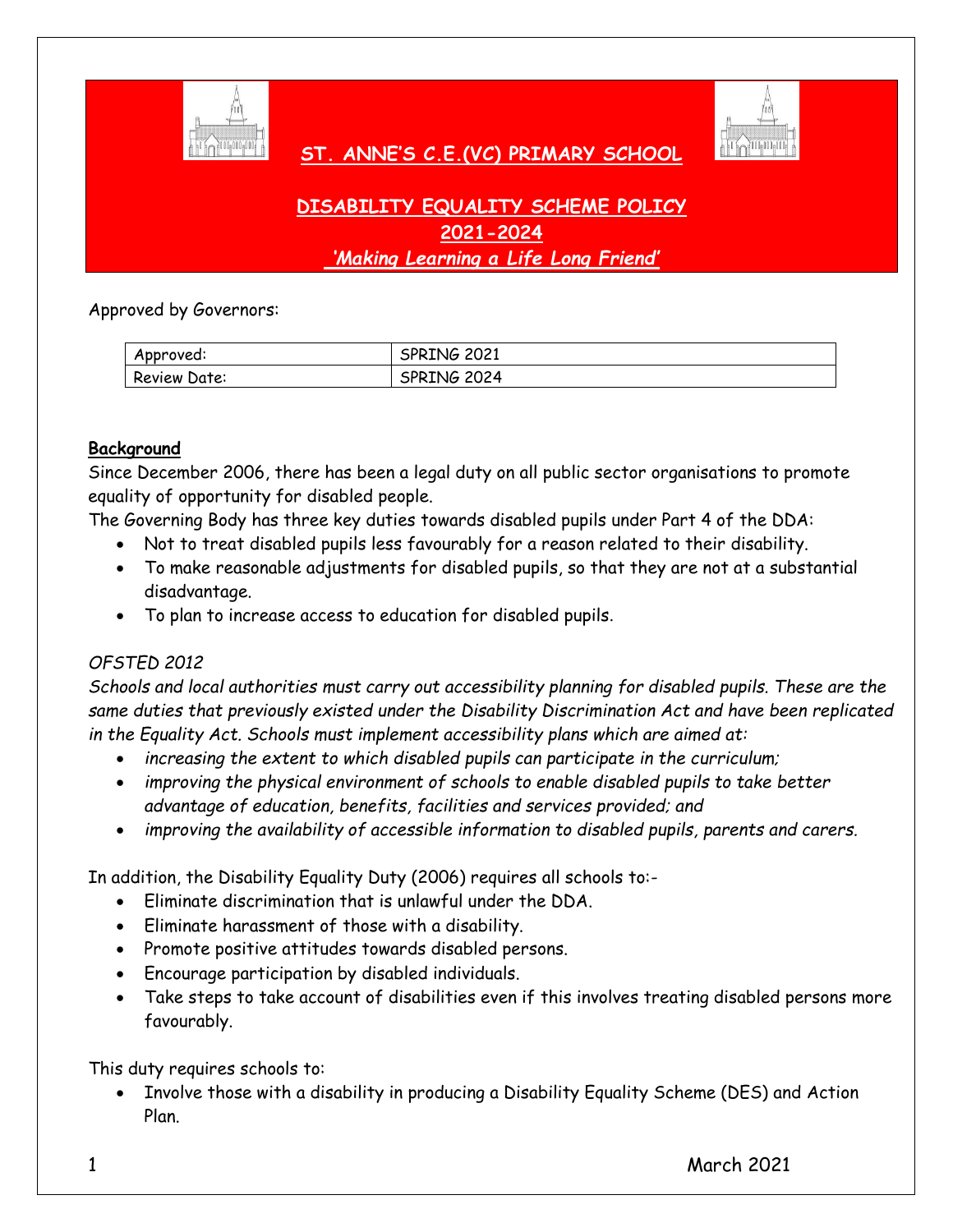- Publish the DES/Action Plan.
- Demonstrate they have taken action identified to achieve outcomes.
- Report on progress, review and revise the DES annually.

#### **St Anne's School Values and Aims**

Our school values:-

Honesty, Respect, Faith, Perseverance, Kindness, Community

#### Our school aims:-

Our aim is to make St. Anne's a fun and exciting school

- Our lessons will be interesting and enjoyable
- We are a creative school
- We support our learning through other activities which include after school clubs, visits and visitors.

Our aim is to make St. Anne's a caring school where we feel safe

- We help and care for each other as part of God's family
- We will not accept bullying and everyone should feel valued
- We will listen to each other and everyone will have someone they can talk to
- We will be helped to make right choices in life and stay safe

Our aim is to do well at everything we do and make a success of our lives

- We will always be challenged to do our best
- We will help everybody to succeed
- We will make a difference to our world

Our aim is to be a healthy and active school

- We will have lots of opportunities to take part in sport
- We will know how to be a good fair sportsman or woman
- We will know and learn how to stay healthy

Our aim as a Church school is to learn more about faith

- We will learn that faith is important for many people
- We will be helped to grow in our faith
- We will treat all people as special in God's eyes

Our aim is to have good relationships with our community

- We will work in partnership with parents
- We will support and involve our community and the wider world

In order to achieve these aims, all members of our community including those with a disability must be able to access provision when they attend school.

The values also underpin our aims. All members of our community have a duty to respect the rights of others and to take responsibility for removing barriers to learning for disabled pupils.

## **Pupil data**

The DDA defines a disabled person as someone who has: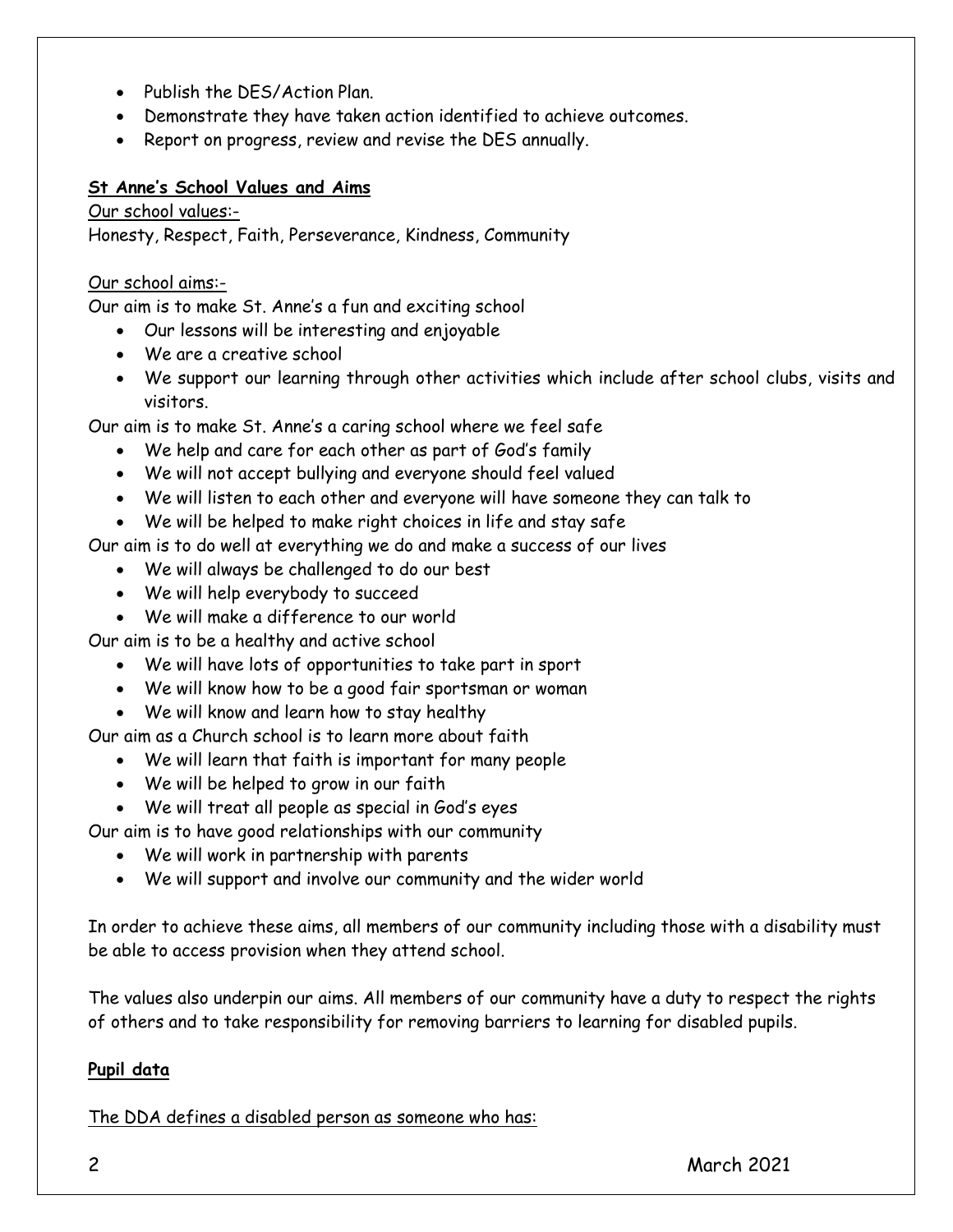"a physical or mental impairment which has substantial and long-term adverse effect on his or her ability to carry out normal day-to-day activities."

The definition includes a wide range of impairments, including hidden impairments such as dyslexia, autism, speech and language impairments, Attention Deficit Hyperactivity Disorder (ADHD). A fuller idea of what disability means in our school can be seen in the section Definition of Disability Is Tom Disabled? Appendix A.

We have created a list of pupils who have a disability that fits the description given in the Disability Discrimination Act 1995. We have included all the pupils on the Special Educational Needs Register, pupils with a known medical condition and any other children known to staff, that may be considered to be disabled. This is now part of the school's data available to all staff.

Staff have the opportunity to disclose any disability to the Headteacher in confidence. New staff will have this opportunity on application and following appointment. (When we recruit new staff we follow the County's Human Resources guidelines.)

Development of data showing disabilities of governors, parents, carers, guardians and other users of school will be ongoing.

The full list is available in Appendix B

## **Developing the Scheme with as Many Views as Possible**

To achieve a welcoming school for *everyone* it is important that all users of our school have chance to voice their thoughts. Where adjustments need to be made, the best people to inform us about those adjustments are the people with the disabilities.

We appreciate the range of views from all users of our school. This will help us to remove the barriers that disabled people may feel they have to overcome in order to take part in all that the school offers.

This includes

- Being able to move around the building and grounds easily and confidently.
- Being able to have an equal opportunity to access the lessons and activities in school life.
- Feeling that communication between home and school is always improving and that school can think ahead to anticipate better ways to provide information for all pupils, parent/carers, staff and other users of the school.
- Improving everyone's awareness of this scheme through training and 'awareness raising' – so that staff and pupils in every thinking about being proactive in including disabled people in every aspect of school life.

## **Increasing the extent to which disabled pupils can participate** i**n the curriculum**

At St Anne's we believe that an exciting, engaging, and effective curriculum is essential to enable high quality teaching and learning to take place.

In the Early Years Foundation Stage children follow short topics that address the requirements of the EYFS Curriculum, and enable all children to make at least expected progress across the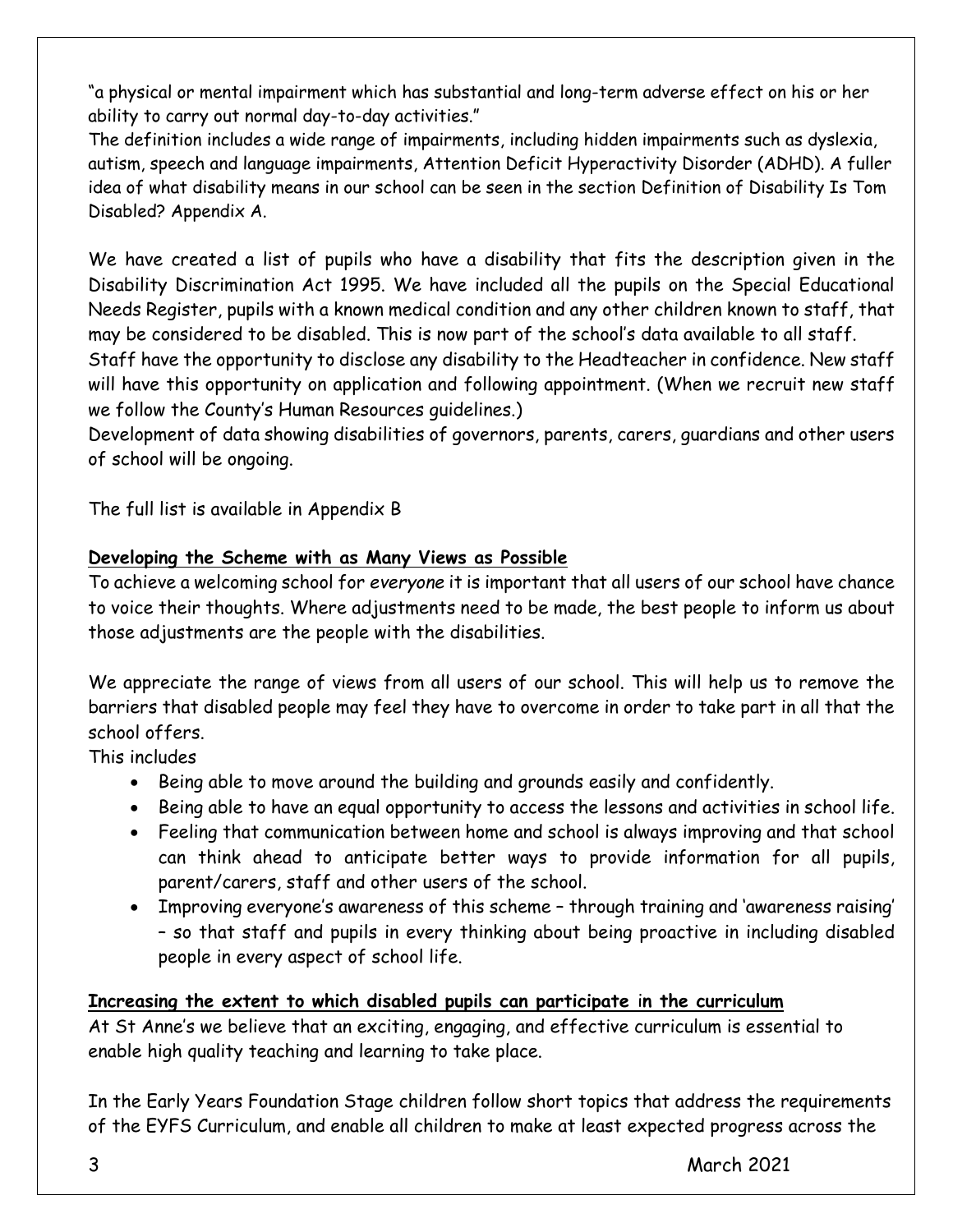six areas of learning. In Reception the children engage in a structured phonics approach called Read Write Inc that enables them to develop early reading and writing skills. Children in EYFS and Key Stage One work in groups at an appropriate level to their individual needs for phonics; the programme is used with children across Key Stage Two as an intervention and support strategy.

Children in Key Stage One take part in daily mathematics and English lessons supported by the National Curriculum 2014. These lessons take place in mixed ability groups.

Children in Key Stage One and Key Stage Two follow the school's bespoke creative curriculum in which they develop key skills for learning through engagement with termly cross-curricular topics. Topics are carefully planned in advance to ensure that the children develop key skills for learning at the appropriate level as outlined in the school's success criteria lists, and the knowledge, skills and understanding as required by the National Curriculum. Subject areas are linked to the topic theme where appropriate, contrived links are avoided, enabling areas of particular subjects to be taught in isolation from the topic theme where appropriate. The key skills curriculum topic is used as the context for the development of English across the curriculum, including within the daily English lesson.

Children in Key Stage Two take part in daily English and Maths lessons in mixed-ability classes.

High standards of professional performance are expected from all of our staff. The staff form an extremely professional and committed team who work hard in the interests of the education of all pupils.

- The school holds Dyslexia Friendly Status Level 1 and aspires to gain level 2 accreditation.
- Children are taught using a variety of teaching and learning methods based on what each child needs.
- All children are given individual learning targets which teaching staff monitor closely to ensure progress is being made.
- Individual Education Plans are written, SEN register is kept up to date and includes details of intervention programmes offered to pupils.
- Advice is sought from SENSS Advisory Teacher, Educational Psychologist, Speech and Language, Autism Outreach and many other outside agencies to inform staff of the best ways to provide reasonable adjustments.
- Teaching Assistants are well trained and work in collaboration with the teaching staff to make sure that all pupils are appropriately supported.
- Parents are encouraged to help their children with reading, writing and number work.
- Wherever necessary trained staff undertake the EHA process with the parents/carers of vulnerable children. A multi-agency Team Around the Child is formed, and meets regularly to ensure that children have the support they need, to be healthy, stay safe,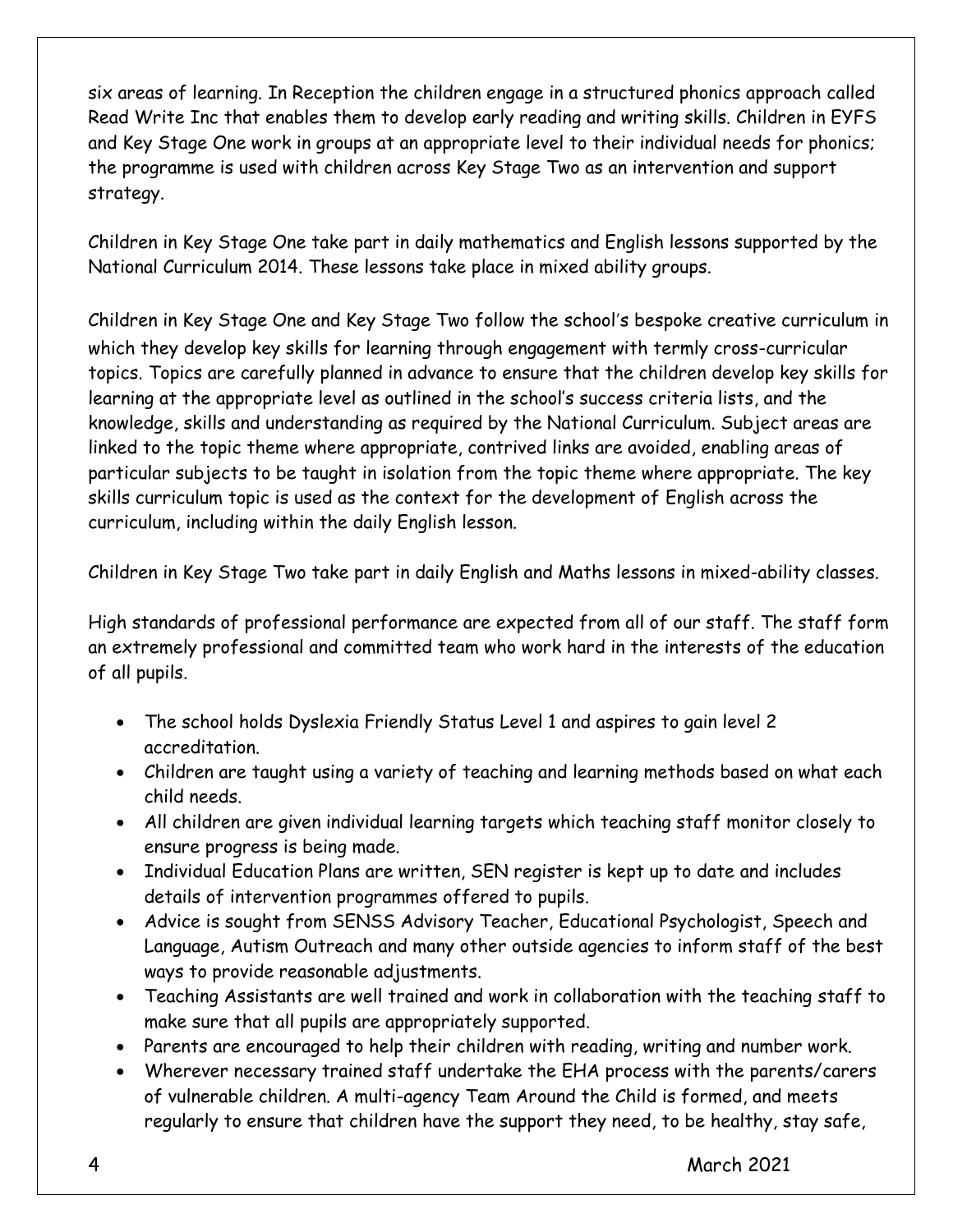enjoy and achieve, make a positive contribution and achieve economic well being (Every Child Matters outcomes).

- Educational Visits are fully inclusive and available for all children.
- Educational visits are carefully planned with needs of disabled children carefully considered.
- Risk assessments are completed prior to any educational visit taking place; specific reference is made to any child or member of staff with a disability.
- Attainment and achievement assessment data is collected for all children. This data is carefully monitored to ensure that the progress of all children is carefully tracked.
- The progress of all children is specifically tracked, monitored, and reported upon to SLT and Governors.

Differentiated tasks are prepared for identified pupils and continued partnership with the many outside agencies has meant that the school can plan and adapt the curriculum to suit the requirements of all pupils.

The school has a large, experienced team of Teaching Assistant. Teaching assistants are trained in the delivery of a variety of targeted intervention strategies.

Detailed provision mapping is undertaken for every year group in school. Staff identify children's needs through interaction with a variety of assessment data, discussions with each other and outside agencies, discussions with parents/carers and children, reviews of IEPs etc. Resources are then matched to the children's needs, and intervention strategies provided either individually or in small groups.

The school works very closely with the school nurse to ensure that the needs of children with medical conditions are successfully met; care plans are developed with school staff and parents and carefully monitored.

At St Anne's Primary School we are committed to ensuring that where necessary children can receive medication from trained staff during the school day.

## **Improving the physical environment of the school.**

The school is built on one level. Wheel chair access is available to access all areas through a lift. Space is restricted in some classrooms and class sizes are large.

There is no disabled car parking facility on school property. However there is one in close proximity on the village hall car park. There is one disabled toilet in school.

Recommendations: Liaise with other agencies eg Hearing Impairment Team. During H&S walkabout ensure DES provision is developed.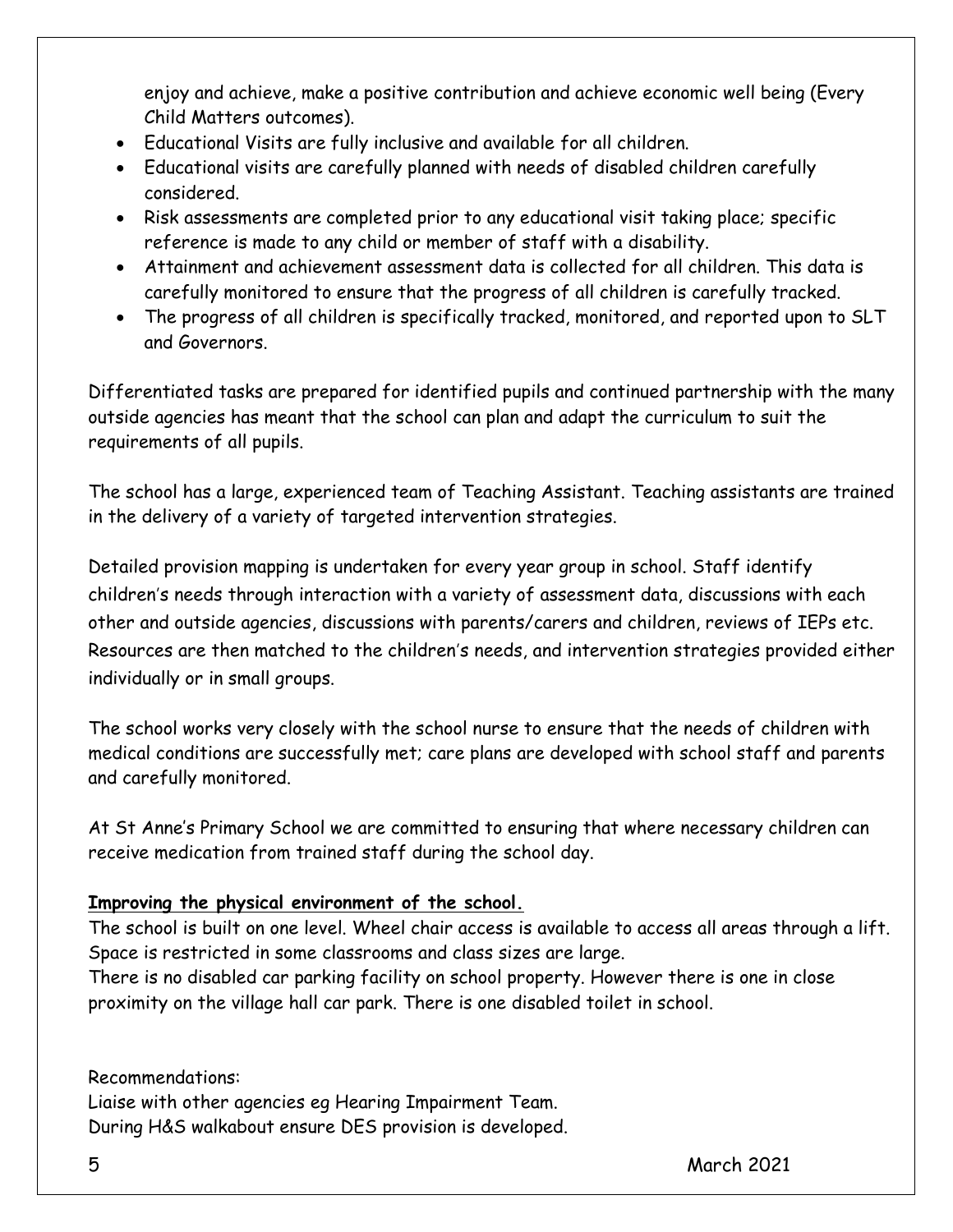Any further projects to develop the school buildings will take account of the needs of disabled pupils/staff and users of the school as are practicable within stakeholder requirements and budgetary constraints.

St Anne's proactively seeks information regarding admissions of disabled pupils at its earliest opportunity and seeks to identify reasonable work that needs to be carried out to directly benefit any pupil.

## **Improving the delivery to disabled pupils of information that is provided in writing for pupils who are not disabled.**

As part of the Schools Dyslexia Friendly Status adjustments have been made to ensure better access to written materials:

Work sheets are differentiated by content and colour (where necessary).

Comic Sans is generally used as a matter of good practice.

Appropriate dyslexia friendly Interactive Whiteboard backgrounds are used (where necessary).

Classrooms and corridors have pictorial clues and key words displayed.

Visual timetables are provided for pupils where needed.

The school website is simple and easy to access.

School sends out school newsletters to parents/carers every fortnight and these are available on the school's website. Large print versions are offered.

All parents are offered the opportunity to speak to teachers to discuss pupils' progress or any concerns they may wish to discuss not only at consultation evenings but in person or by telephone whenever the need arises.

Pupil information, such as worksheets, is provided in an appropriate format taking into account impairments and preferences expressed by the pupils themselves, their parents or specialist services working in conjunction with teachers.

Where necessary, access arrangements for Key Stage 1 and 2 SATs are explored so that children with visual or hearing impairment are provided with appropriate resources. The SENCO, along with the Year 6 class teacher (deputy headteacher) is experienced in applying for any extra time that children may require to complete the KS2 SATs.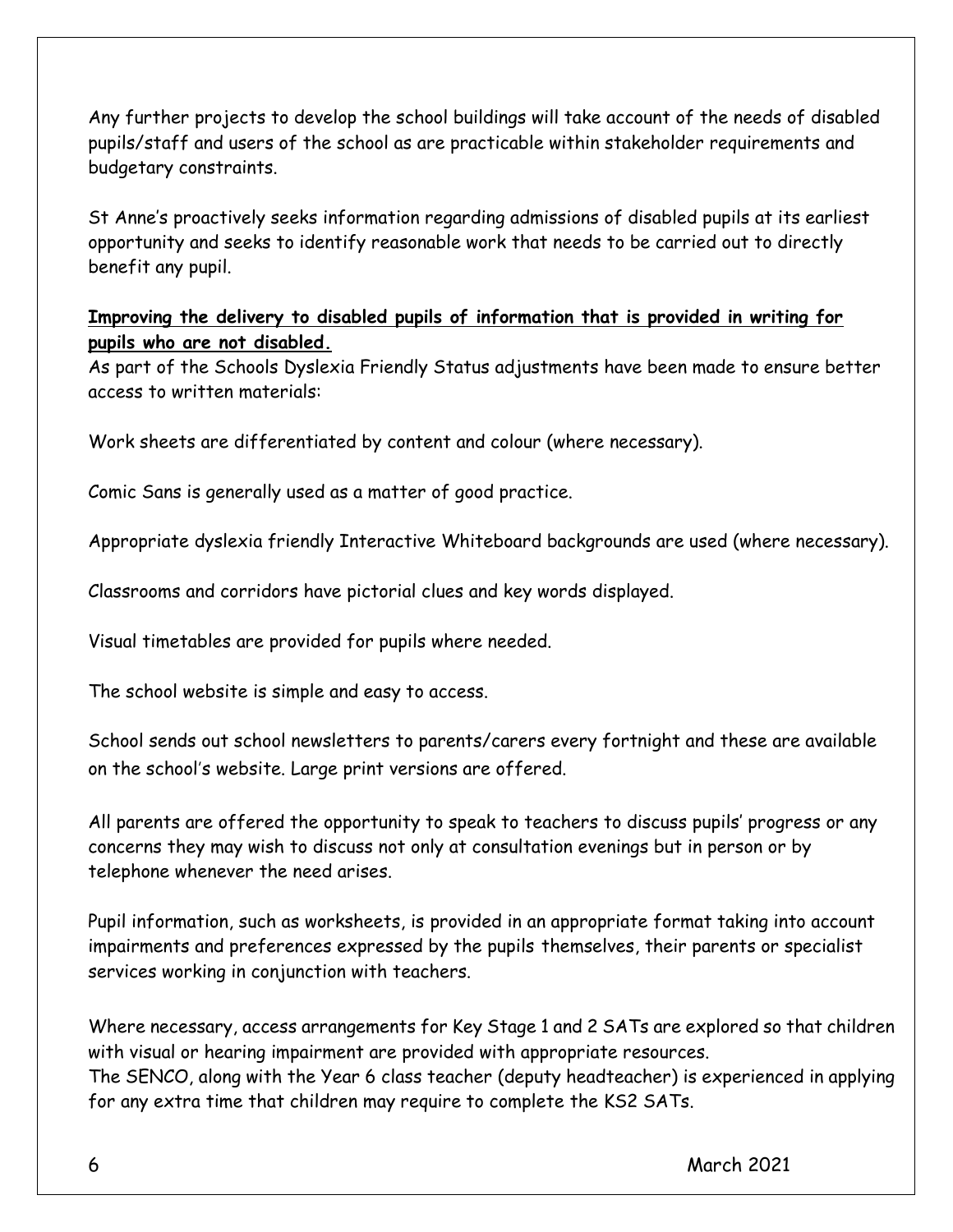#### **Management, Co-ordination and implementation**

The Disability Equality Scheme and Accessibility Plan is formally adopted by the Governing Body.

The Action Plan will be reviewed annually at the Governors 'Business Resources' Committee meetings in the Summer Term and then formally adopted by the Full Governing Body in the Autumn term.

The Scheme and Plan will be reviewed and a revised scheme published every three years. Evidence for the evaluation will take place through:

- Face-to-face meetings with pupils, staff, parents and stakeholders
- Review of documents
- Staff awareness
- Lesson observations
- Parents opinions on questionnaires

All school policies will be reviewed to ensure that they comply with DES.

#### **Publishing the school's plan**

The school makes the accessibility plan available in the following ways:

- Through the School Office
- On the school web-site
- Making it available in alternative formats on request

**Appendix A**

**Definition of Disability as written in the Disability Discrimination Act 1995**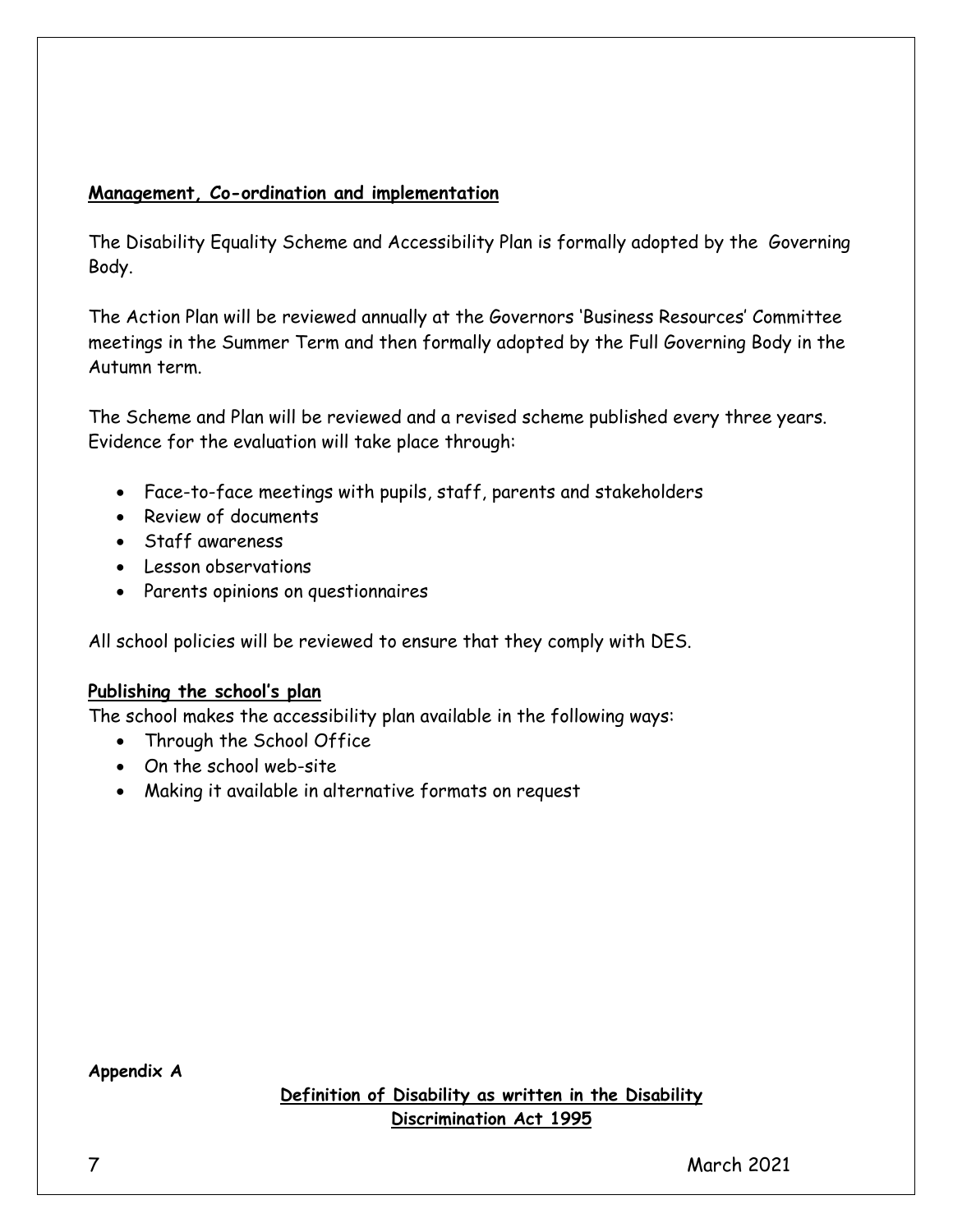#### PART T

#### **DISARTI TTV**

| Meaning of<br>'disability' and<br>disabled<br>person | 1. - (1) Subject to the provisions of Schedule 1, a person<br>has a disability for the purpose of this Act if<br>he has a substantial and long-term adverse effect on his<br>ability to carry out normal day-to-day activities.                                                                                                                                    |
|------------------------------------------------------|--------------------------------------------------------------------------------------------------------------------------------------------------------------------------------------------------------------------------------------------------------------------------------------------------------------------------------------------------------------------|
|                                                      | (2) In this Act 'disabled person' means a person who has<br>a disability.                                                                                                                                                                                                                                                                                          |
| Past disabilities                                    | 2. - (1) The provision of this Part and Part II and III apply in<br>Relation to a person who has had a disability as they apply<br>in relation to a person who has that disability.                                                                                                                                                                                |
|                                                      | (2) Those provisions are subject to the modification made by<br>Schedule 2.                                                                                                                                                                                                                                                                                        |
|                                                      | (3) Any regulations or order made under this Act may include<br>provision with respect to person who have had a disability.                                                                                                                                                                                                                                        |
|                                                      | (4) In any proceedings under Part II or Part III of this Act, the<br>question whether a person had a disability at a particular<br>time ('the relevant time') shall be determined, for the purpose<br>of this section, as if the provisions of, or made under, this Act<br>in force when the act complained of was done had been in<br>force at the relevant time. |
|                                                      | (5) The relevant time may be a time before the passing of<br>this Act.                                                                                                                                                                                                                                                                                             |

#### **Fuller Definition of Disability**

The Disability Discrimination Act defines a disabled person as someone who has '*a physical or mental impairment which has a substantial and long-term adverse effect on his or her ability to carry out normal day to day activities.'* 

Physical or mental impairment includes sensory impairments and also hidden impairments. In the DDA '*substantial'* means ' *more than minor or trivial.' 'long-term'* means has lasted or is likely to last more than 12 months.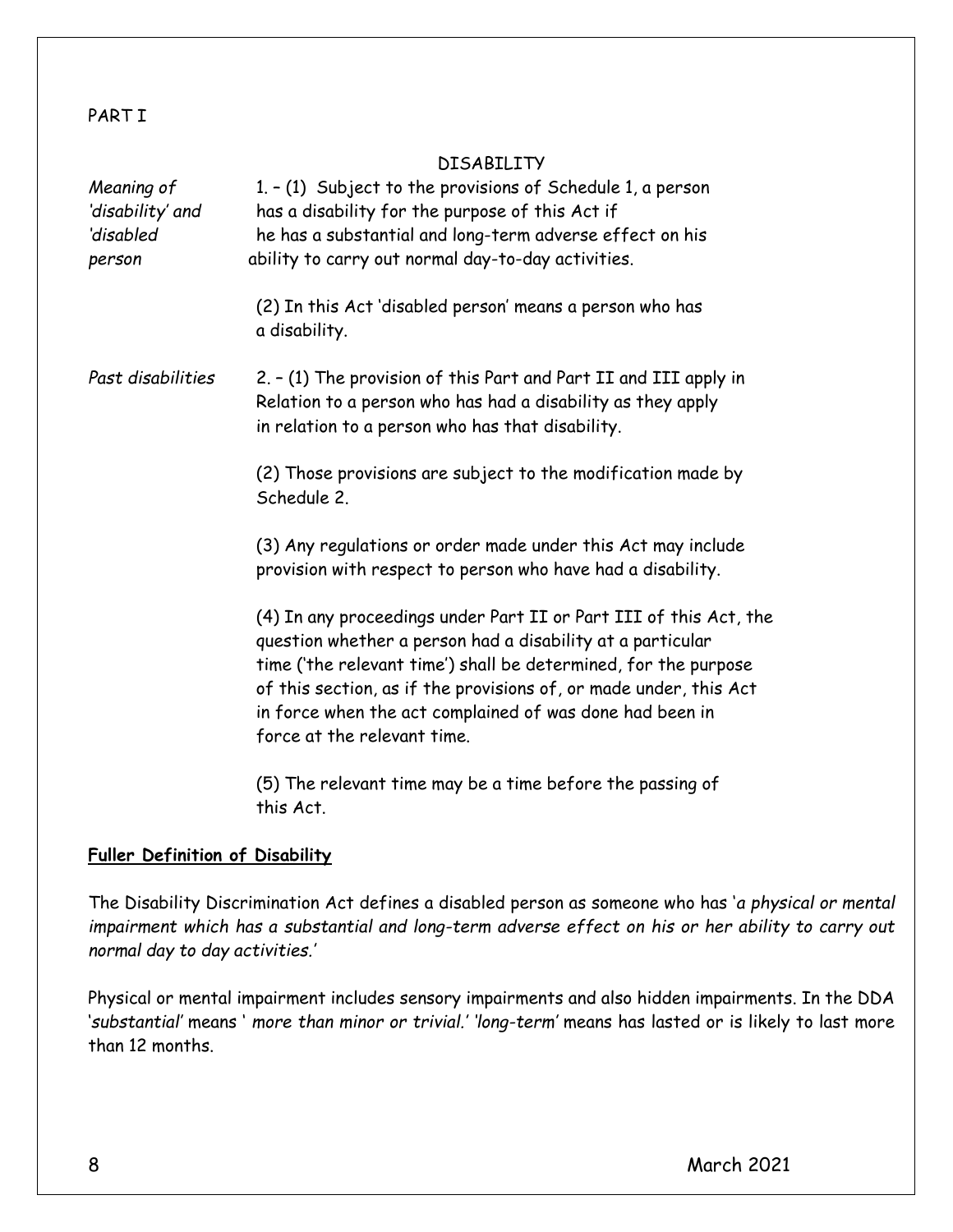The definition is broad and includes a wide range of impairments, including learning disabilities, dyslexia, diabetes or epilepsy where the effect of the impairment on the person's ability to carry out normal day-to-day activities is adverse, substantial and long-term.

The definition can include a wide range of impairments such as

- Dyslexia
- Autism
- Speech and language impairments
- Attention Deficit Hyperactivity Disorder (ADHD).

An impairment does not of itself mean that a person is disabled. It is the effect on the person's ability to carry out normal day-to-day activities that has to be considered.

The effect on normal day-to-day activities is on **one or more of the following:** 

- Mobility;
- Manual dexterity;
- Physical co-ordination;
- Continence:
- Ability to lift, carry or otherwise move everyday objects;
- Speech, hearing and eyesight
- Memory or ability to concentrate, learn or understand;
- Perception of risk of physical danger.

Some people are automatically covered by the definition: those with cancer, multiple sclerosis, HIV infection or a severe disfigurement.

There are special provisions for people with progressive or recurring conditions.

At St Anne's C.E. Primary we will collect details of disabled

- Pupils A list will be created using SEN register, medical records and entry data sheets. This will be held on the main school data base.
- Parents/Guardians/Carers this information will be gathered from disclosure to school or from entry data sheets. This will be held on main school data base.
- Staff by choosing to disclose the disability in confidence to the Headteacher. In future this information will be ascertainable from a job application form. This will be held on main school data base.

## **Disability Information will be Audited According to Type:**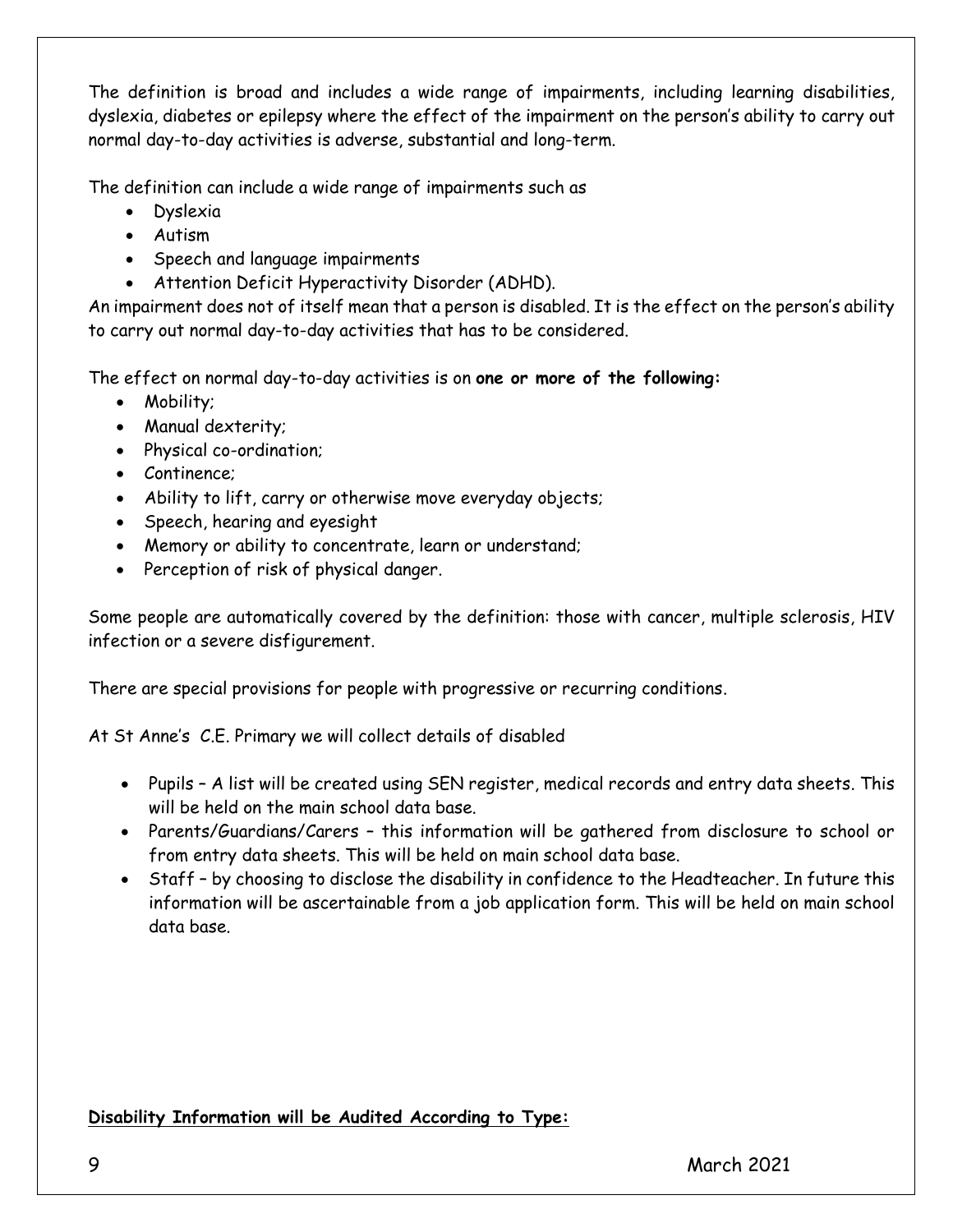| Type of Disability                                            | <b>Including</b>                                                                                             |                                                                   |
|---------------------------------------------------------------|--------------------------------------------------------------------------------------------------------------|-------------------------------------------------------------------|
| Physical Impairment                                           | Mobility difficulties,<br>limb<br>malformation, missing limb                                                 |                                                                   |
| Sensory Impairment                                            | Sight and Hearing impairment                                                                                 | Sight problems corrected with<br>glasses or lenses do not qualify |
| Learning Difficulty including<br>SpLD                         | Dyslexia, dyspraxia, ADHD,<br>ASD, Obsessive compulsive<br>Disorder                                          |                                                                   |
| <b>Medical Condition</b>                                      | Diabetes, Arthritis, Cancer,<br>Depression and many other<br>conditions which require long<br>term treatment |                                                                   |
| Social, Emotional<br>and i<br><b>Behavioural Difficulties</b> | Behaviour and emotional<br>differences which impact daily<br>life                                            |                                                                   |
| Speech and Language                                           | Development delay or physical<br>difficulties leading to Sp & L<br>extra needs.                              |                                                                   |

Is Tom Disabled?

- 1. Does Tom have a difficulty with any of the following 'normal day-to-day activities'?
	- Mobility: getting to/from school, moving about the school and/or going on school visits
	- Manual dexterity: holding pen pencil or book, using tools in design and technology , playing a musical instrument throwing and catching a ball.
	- Physical co-ordination: washing or dressing, taking part in games and PE.
	- Ability to lift, carry or otherwise move every day objects: carrying a full school bag or fairly heavy items
	- Continence: going to the toilet or controlling the need to go to the toilet
	- Speech: communication with others or understanding what others are saying. How they express themselves orally or in writing.
	- Hearing: hearing what people say in person or on a video, DVD, radio or tape recording
	- Eyesight: ability to see clearly (with spectacles/contact lenses where necessary), including and visual presentations in the classroom.
	- Emory or ability to concentrate learn or understand: work in school including reading, writing, number work or understanding information.
	- Perception of the risk of physical danger: inability to recognise danger e.g. jumping from a height, touching hot objects or crossing roads.
- 2. Is Tom's difficulty caused by an underlying impairment or condition?
- 3. Has Tom's impairment or condition lasted a year or more?
- 4. Is the effect of Tom's impairment or condition 'more than minor or trivial'? If you have answered yes to question 1 to 4 then Tom is probably disabled under the Disability

Discrimination Act. If Tom received medical or other treatment to reduce or remove the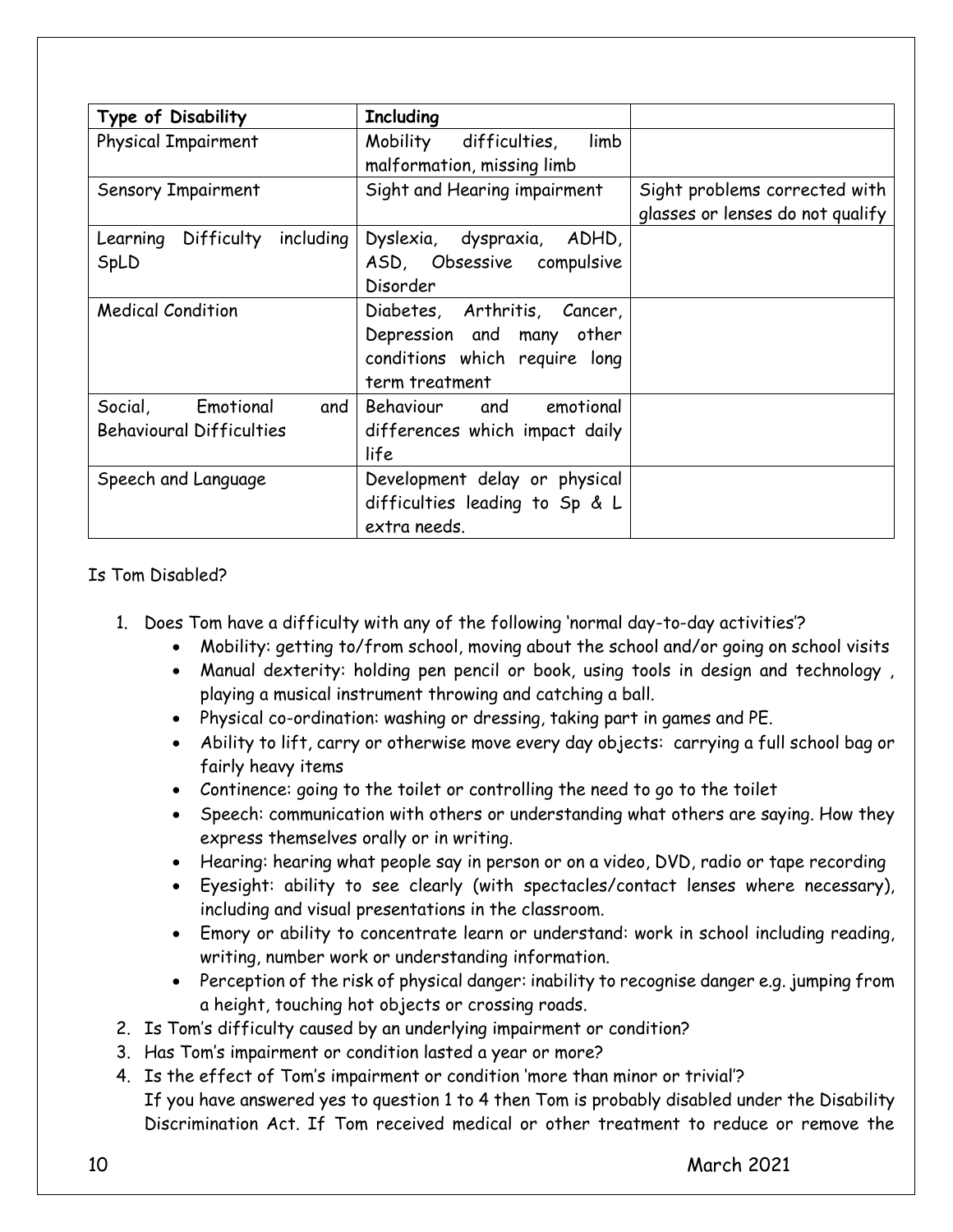effects of his condition, he may still be disabled. The test is whether the effects would recur if he were to stop his treatment.

## **The three circles, based on the NC inclusion statement**

#### **National Curriculum inclusion statement**

The National Curriculum incorporates an overarching statutory inclusion statement. This outlines how teachers can modify, as necessary, the National Curriculum programmes of study to provide all pupils with relevant and appropriately challenging work at each key stage. It requires teachers to have due regard to the three principles that are essential to developing a more inclusive curriculum. These are:

- setting suitable learning challenges
- responding to pupils' diverse learning needs

 overcoming potential barriers to learning and assessment for individuals and groups of pupils. The National Curriculum handbooks give further details and examples of how these principles may be achieved in practice.

**Learning objectives**: Inclusion is not necessarily about every pupil working on the same learning objectives as every other pupil in the class. Where necessary teachers should use earlier or later objectives for pupils who are out of step with their peers. They can then plan how to address these objectives through differentiated questioning, the support of a bilingual assistant and demonstration during whole class teaching, and through the work they plan for individuals and groups.

**Access**: Teachers should also be very aware that newly arrived pupils can work on the same learning objectives as others in the class, as long as the teacher plans access strategies to overcome a barrier between the pupil and the learning, for example if a barrier is lack of fluency in English explanation can be given in the pupil's first language, bilingual writing frames can be used and starter activities might include practice, processes or prompts (see useful weblinks).

**Teaching styles**: This means varying teaching styles to take account of the way in which different pupils learn, for example use of visual, auditory and kinaesthetic modalities, varying length of tasks and whether tasks are open or closed.

The three circles are often in use in classrooms, but usually not all together. For example, the learning objectives may be right in programmes, which break mathematics learning down into very small steps, but if teaching styles are not also varied you will get 'death by worksheet'. To give another example, the access strategy may be to attach a teaching assistant to the child, but if the appropriate learning objectives and teaching styles are not also adjusted, the child may be 'helped' to access a totally inappropriate curriculum.

## **Appendix B**

Pupils with a Special Educational Need or Disability- Entry 2018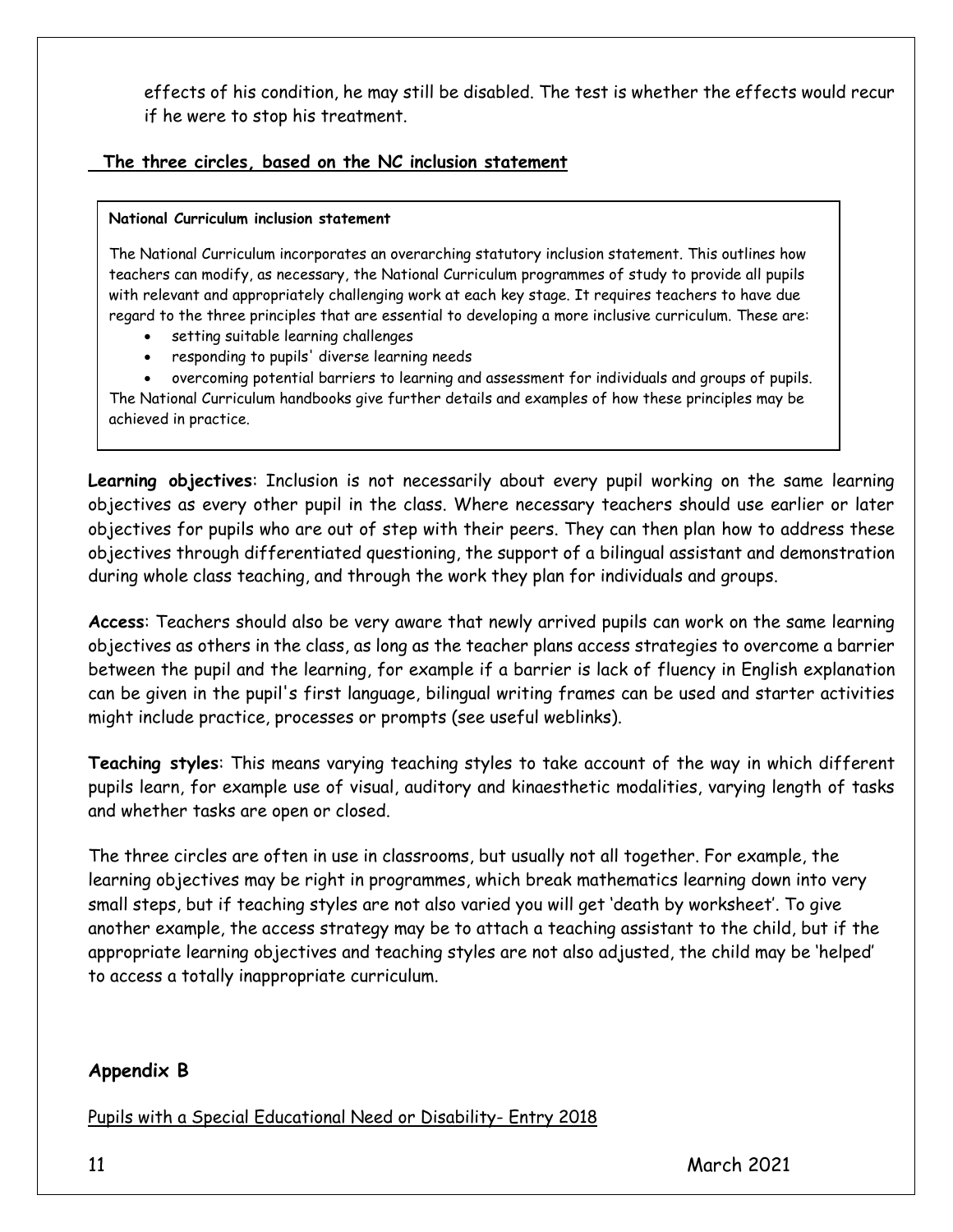| Name | Reasonable Adjustments | Impairment | Status |
|------|------------------------|------------|--------|
|      |                        |            |        |
|      |                        |            |        |
|      |                        |            |        |
|      |                        |            |        |
|      |                        |            |        |
|      |                        |            |        |
|      |                        |            |        |

## **Appendix C**

## Exclusions 2017-18

| Year<br>Group | Name                                                  | <b>Disability</b><br>Register | <b>Type Disability</b> | No of<br>sessions<br>exclusion |  |
|---------------|-------------------------------------------------------|-------------------------------|------------------------|--------------------------------|--|
|               |                                                       |                               |                        |                                |  |
|               |                                                       |                               |                        |                                |  |
|               |                                                       |                               |                        |                                |  |
|               | Running total for children on Disability Register     |                               |                        |                                |  |
|               |                                                       |                               |                        |                                |  |
|               |                                                       |                               |                        |                                |  |
|               |                                                       |                               |                        |                                |  |
|               | Running total for children NOT on Disability Register |                               |                        |                                |  |

Between September 2011 and July 2012 0% of the exclusion sessions were given to children who may be deemed 'Disabled'.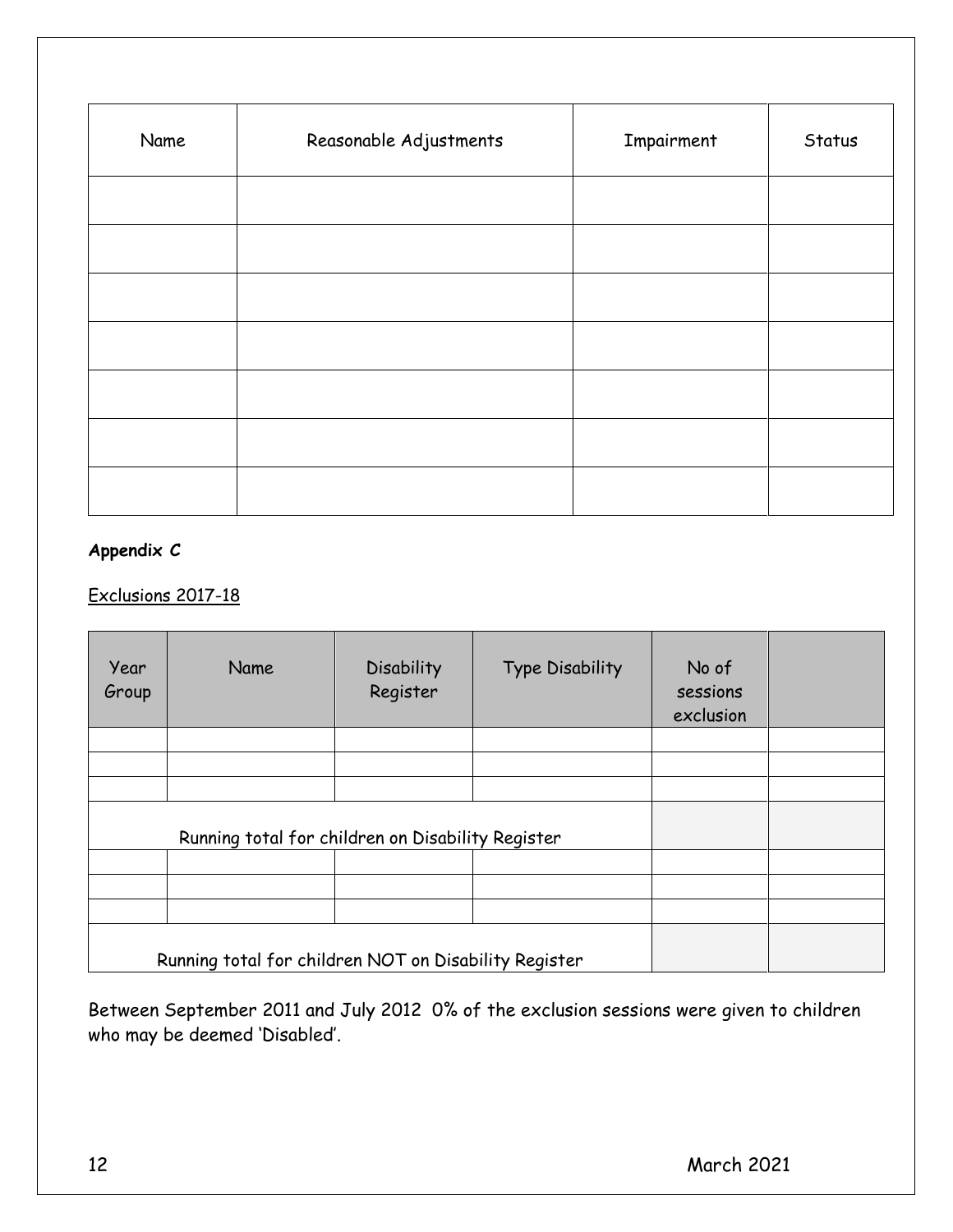# Action Plan for Disability Equality Scheme 2018-2021

|                         | Activity                                                                                                                                                  | Responsible              | Timescale   | Outcome |
|-------------------------|-----------------------------------------------------------------------------------------------------------------------------------------------------------|--------------------------|-------------|---------|
| scheme                  | Distribute information finding letter<br>to parents, staff and governors<br>annually.                                                                     | HT                       | Autumn 2019 |         |
| inform                  | Collect views of disabled pupils<br>through School Council                                                                                                | School Council<br>leader | Summer 2019 |         |
| $\overline{c}$<br>views | Write questionnaire to parents that<br>includes opportunity to raise<br>access/disability issues.                                                         | <b>HT</b>                | Summer 2019 |         |
| Collecting              | Introduce HT drop in sessions with an<br>opportunity to collect views of<br>disabled users of school with specific<br>focus on home school communication. | <b>HT</b>                | Summer 2019 |         |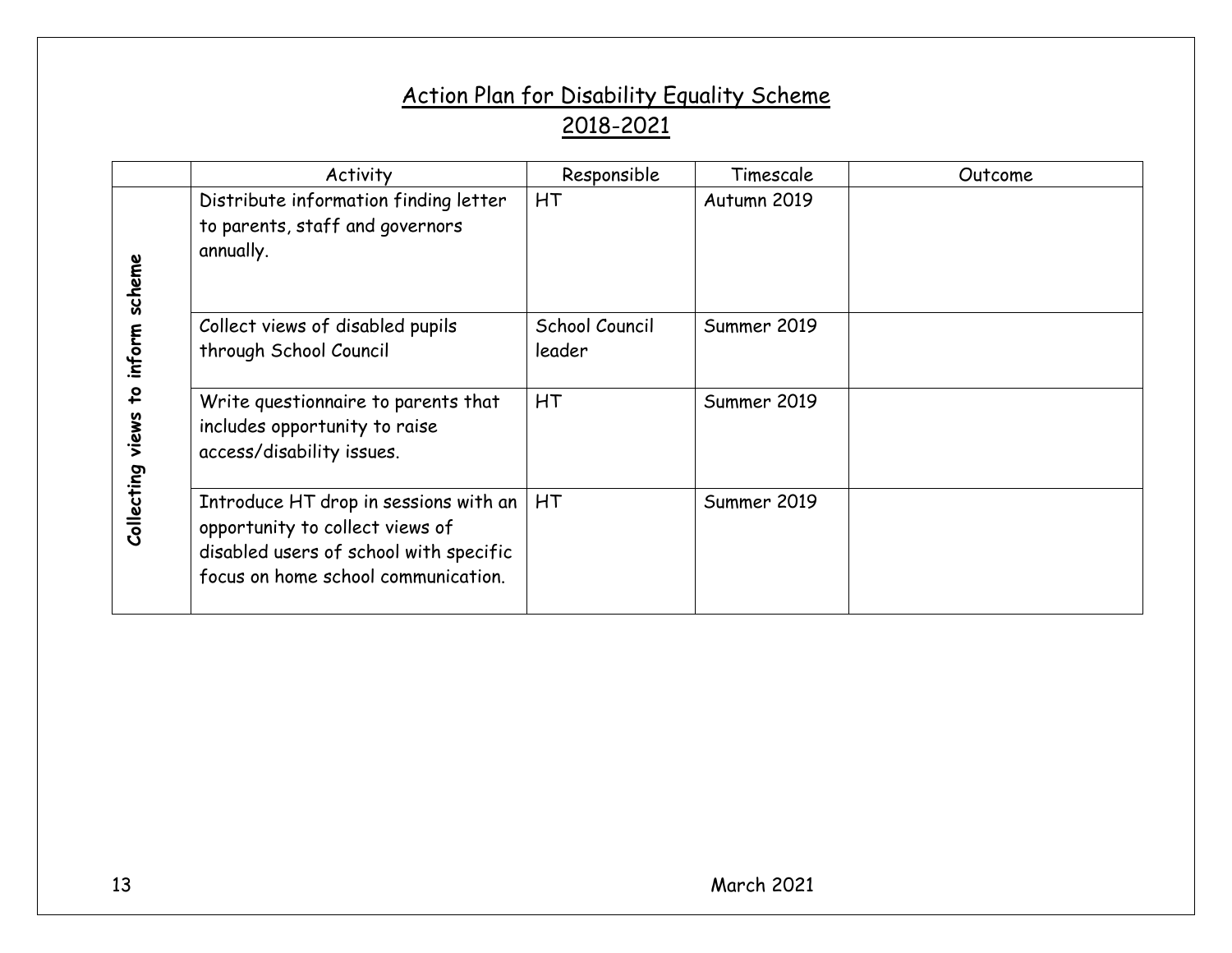|                                       | Activity                                                                                                                | Responsible                 | Timescale   | Outcome |
|---------------------------------------|-------------------------------------------------------------------------------------------------------------------------|-----------------------------|-------------|---------|
|                                       | Behaviour Policy and Bullying Policy- update<br>to reflect schools responsibilities<br>regarding DES                    | SLT/Gov                     | Spring 2018 |         |
| <b>Initiatives</b><br>and<br>Policies | Review PHSE/Citizenship curriculum to<br>reflect schools approach to highlight<br>awareness of disabled people's needs. | SLT/<br>Coordinator/<br>Gov | Spring 2019 |         |
|                                       | Review key skills curriculum for DES<br>compliance                                                                      | HT/SLT                      | Summer 2019 |         |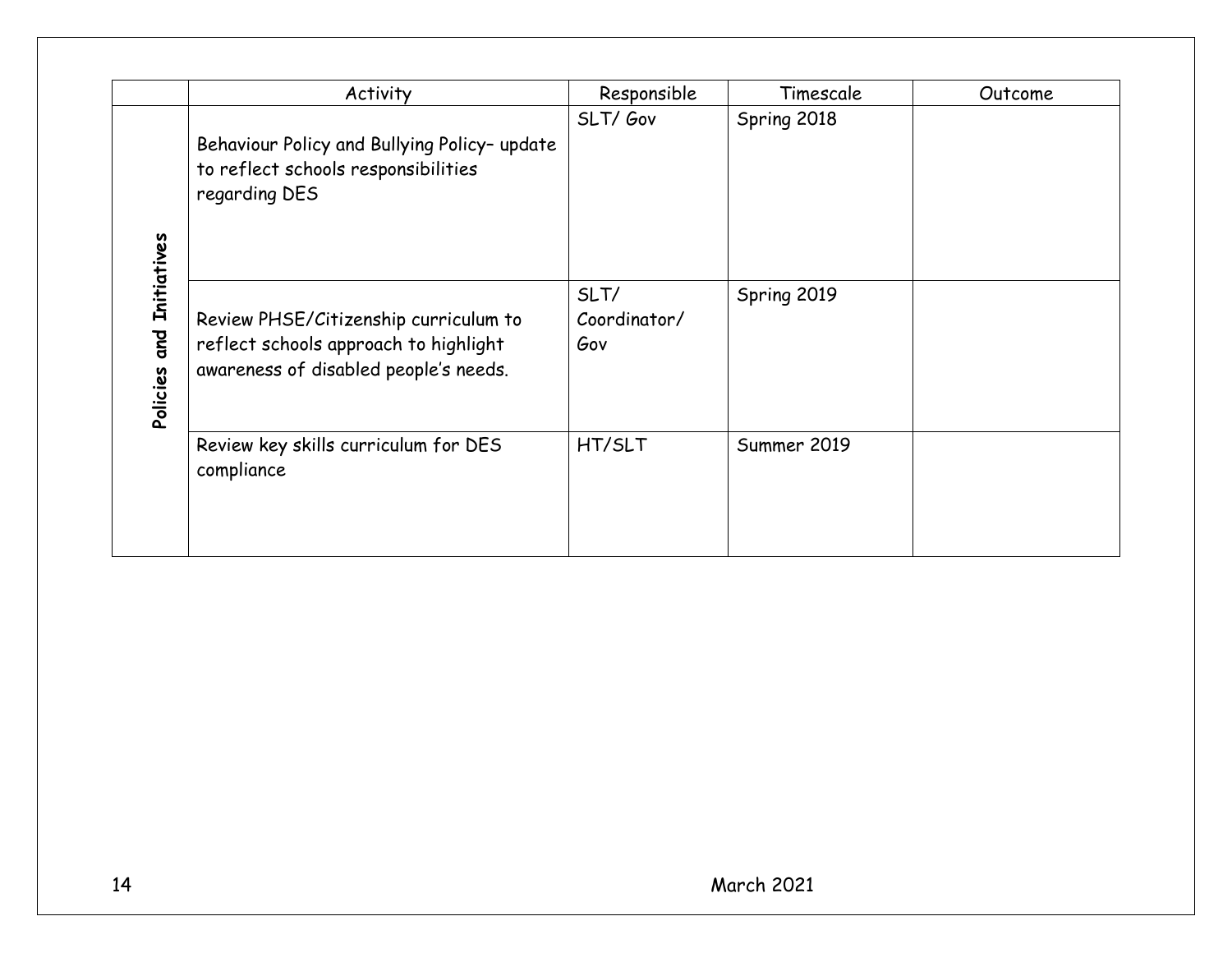|                                        | Activity                                                                                                                                                                                               | Responsible                      | Timescale   | Outcome |
|----------------------------------------|--------------------------------------------------------------------------------------------------------------------------------------------------------------------------------------------------------|----------------------------------|-------------|---------|
|                                        | Actively seek feedback from Learning<br>Teams to share good practice relating to<br>disability issues and data.                                                                                        | Leaders of<br>learning/ SMT      | Spring 2019 |         |
| curriculum<br>$\overline{a}$<br>Access | Year group teams to review creative<br>curriculum to ensure that:<br>There are not any barriers to<br>access or achievement<br>That disabled people and issues are<br>represented in content of topics | Curriculum<br>Leadership<br>Team | Summer 2018 |         |
|                                        | Review ICT provision particularly access to<br>the printed word.<br>Investigate use of Read Aloud type of<br>software.                                                                                 | SLT/ICT<br>coordinator           | Spring 2019 |         |

|                             | Activity                                        | Responsible  | Timescale | Outcome |
|-----------------------------|-------------------------------------------------|--------------|-----------|---------|
|                             | Review extra curricular club provision with $ $ | $ $ $C$ lubs | Summer 19 |         |
|                             | regard to the DES                               | coordinator  |           |         |
| <b>SSS</b><br>$\frac{a}{2}$ |                                                 |              |           |         |
|                             |                                                 |              |           |         |
|                             |                                                 |              |           |         |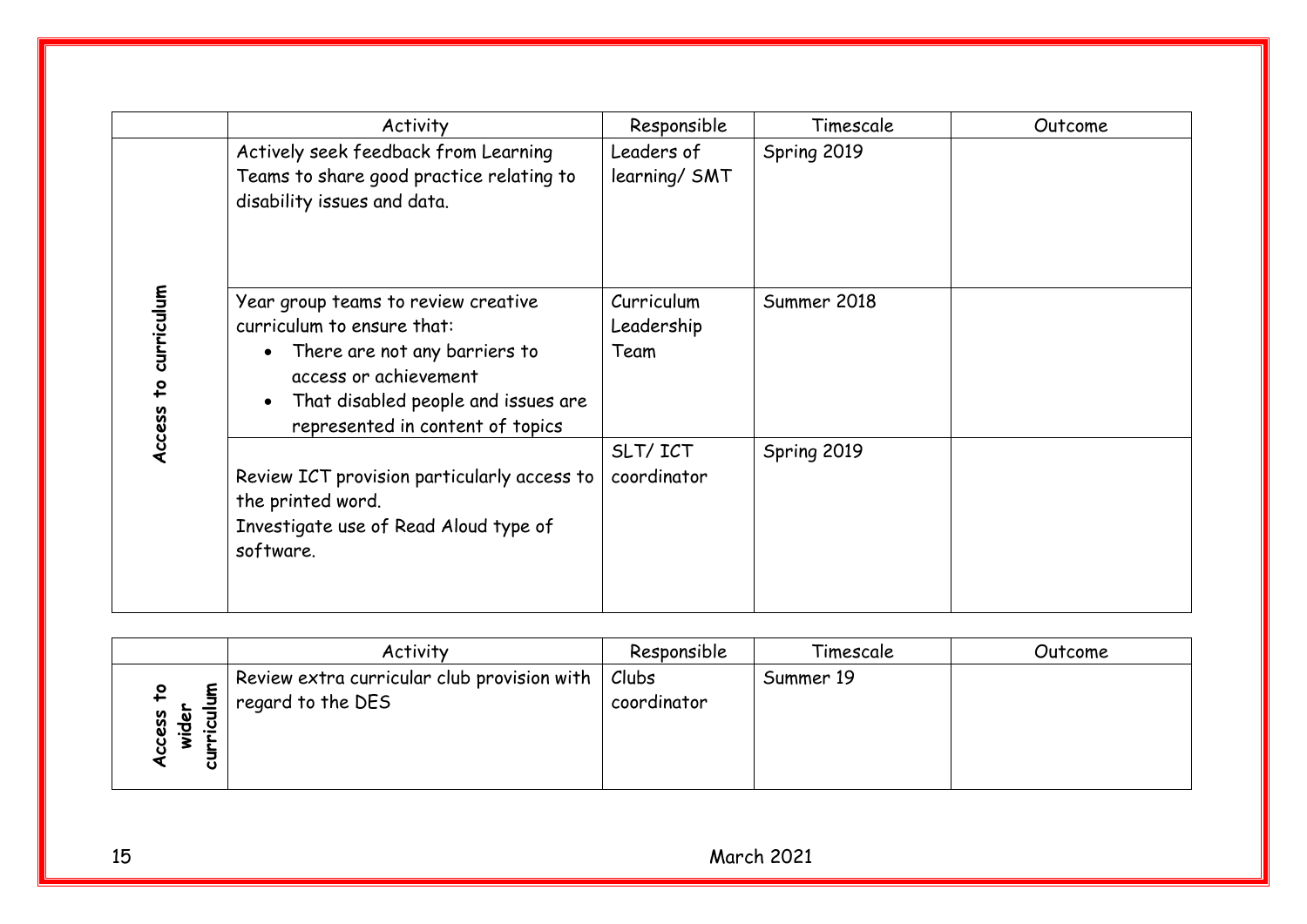|                                            | Activity                                                                                      | Responsible               | Timescale        | Outcome |
|--------------------------------------------|-----------------------------------------------------------------------------------------------|---------------------------|------------------|---------|
| school                                     | Identify disabled parking bay close to the<br>school building and paint markings.             | HT                        | Autumn 2018      |         |
| people<br>$\frac{1}{6}$                    | Ensure that all steps in school have yellow<br>lines of the edges                             | C/T                       | Autumn 2018      |         |
| Environment<br>Disabled<br>for<br>Physical | Liaise with other agencies eg Hearing<br>Impairment Team, Diabetes team for DES<br>provision. | HT/SENCO                  | Ongoing          |         |
| access<br>Improving<br>increase            | During H&S walkabout ensure DES provision<br>is developed.                                    | Gov Business<br>Resources | Annual walkabout |         |